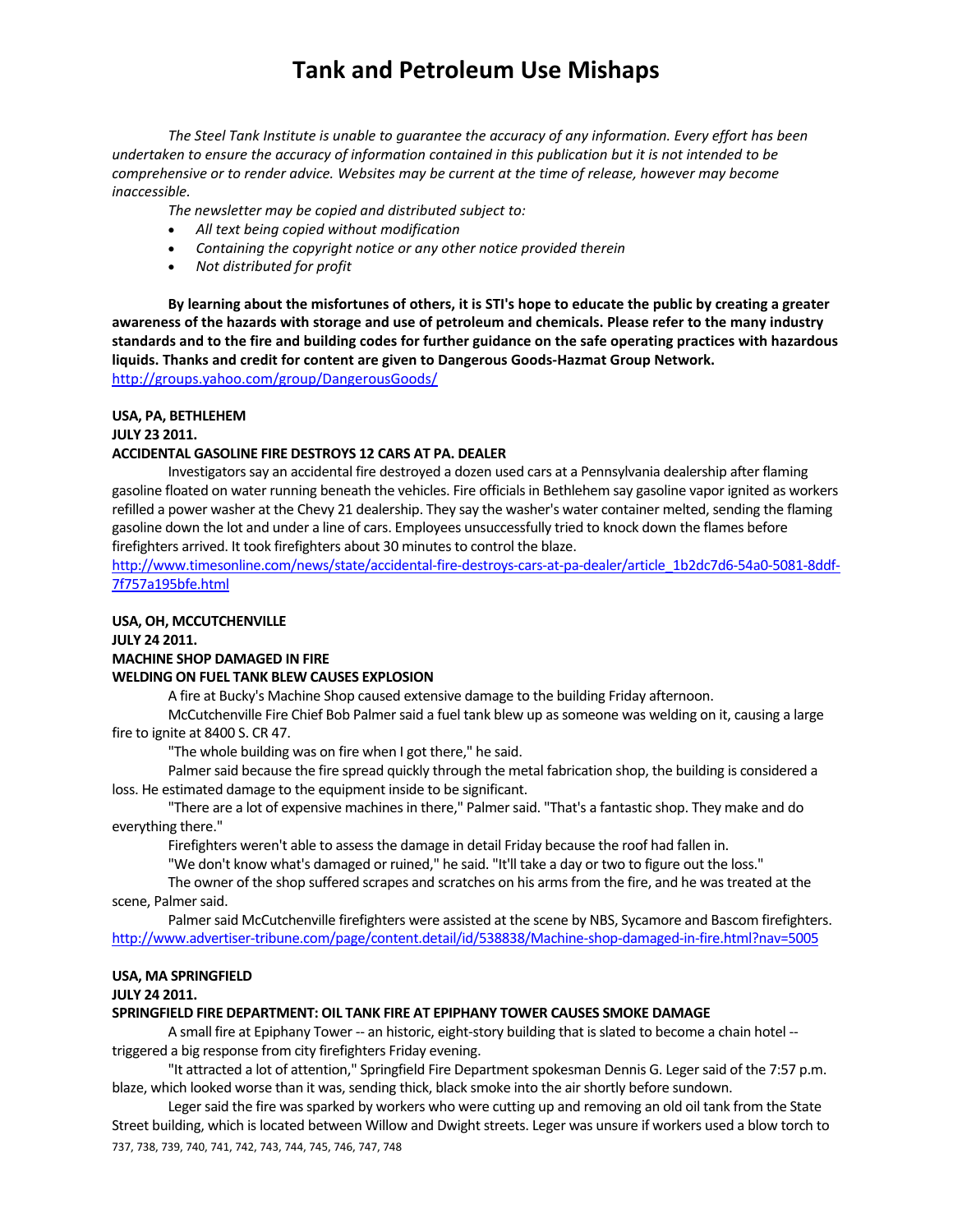dismantle the roughly 2,000-gallon tank, but a section of pipe that still had oil in it apparently caught fire, he said. The smoke was visible from the street and caused about \$10,000 in damage, according to Leger.

Located acrossfrom the MassMutual Center, Epiphany Tower is poised to become a Holiday Inn Express Hotel, according to the latest plans for the downtown building.

As of May, that plan was on track, said a spokesman for Jamsan Hotel Management, the Lexington-based development firm that hopes to transform the building into a 98-room hotel.

The \$5 million project calls for creating additional parking and demolishing an adjacent building, among other things, and is expected to create 50 permanent hotel jobs and 100 temporary construction jobs.

Plans for the site were approved by the Springfield Redevelopment Authority in April 2010.

Epiphany Tower ‐‐ formerly known as Civic Tower ‐‐ has had many uses over the decades, but in recent years has remained vacant.

"The place has had a lot of fires (over the years)," Leger said.

According to The Republican's archives, a Springfield man was sentenced to up to 10 years in prison in August 2002 after admitting to setting a series of fires in the empty building that caused an estimated \$100,000 in damages. http://www.masslive.com/news/index.ssf/2011/07/oil\_tank\_fire\_in\_epiphany\_towe.html

### **USA, FLA, MANGO**

**JULY 30 2011.** 

## **COUNTY PLANS TO TEST MORE WELLS NEAR JET FUEL SPILL THE THREE WELLS NEAREST TO THE SPILL HAVE PASSED CONTAMINATION TESTS. MEANWHILE, A PUBLIC FORUM ON THE ISSUE IS PLANNED**.

*Kevin Brady*

The county health department plans to test more water wells near a pipeline that leaked jet fuel along Broadway near Williams Road in Mango.

The pipeline, which carries jet and diesel fuel to Orlando, ruptured July 22. It was repaired three days later but not before leaking 31,500 gallons of jet fuel into a small creek just behind the Sabal Business Park.

Residents and environmental experts were concerned the fuel might leak into the Tampa Bypass Canal, a source of drinking water for the county.

Three water wells within ¼ mile of the leak all got a clean bill of health after tests earlier this week carried out by Kinder Morgan, the pipeline's owner.

The Hillsborough County Department of Health is awaiting results of its own tests on those wells but doesn't expect find any contamination.

Those wells will be tested weekly for the next month, said Steve Huard, a spokesman for the department of health. "We will also be working with the county's Environmental Protection Commission and the Department of the Environment to determine what kind of future testing might be required," Huard said.

An information line — 877-936-2253 — has also been set up for residents with questions about the release. The line will be open 8 a.m.‐5 p.m.

The department of health also plans to test wells serving homes along Valley Tree Drive and Julian Road as a precaution, Huard said. Those wells are between ¼ and ½ mile of the leak.

"They are well outside where we would expect anything to happen," Huard said, "but just to be safe and give those residents a good level of confidence nothing is happening to their wells, we have offered to test those wells free of charge. We are doing it out of an abundance of caution. I don't think they have anything to worry about."

Working at the site for a week now, Kinder Morgan cleanup crews are removing some vegetation and contaminated soil and flushing water through the area to capture more fuel, which isthen siphoned into larger container trucks.

The cleanup should be complete by early August, said Joe Hollier, a Kinder Morgan spokesman.

"But that is a tentative date based on the progress they make and the weather," Hollier said.

County, state and federal agencies are overseeing the cleanup.

Kinder Morgan will also conduct long-term cleanup activities. "Just to make sure everything meets the environmental standards," Hollier said.

The county has also answered the call for a public forum on the topic.

Terry Flott, chairman of the 600‐member United Citizens' Action Network, had been calling for a public hearing in the wake of the leak.

737, 738, 739, 740, 741, 742, 743, 744, 745, 746, 747, 748 "(A public meeting) is something that I think is really needed," said Flott, a Seffner resident. "We need to make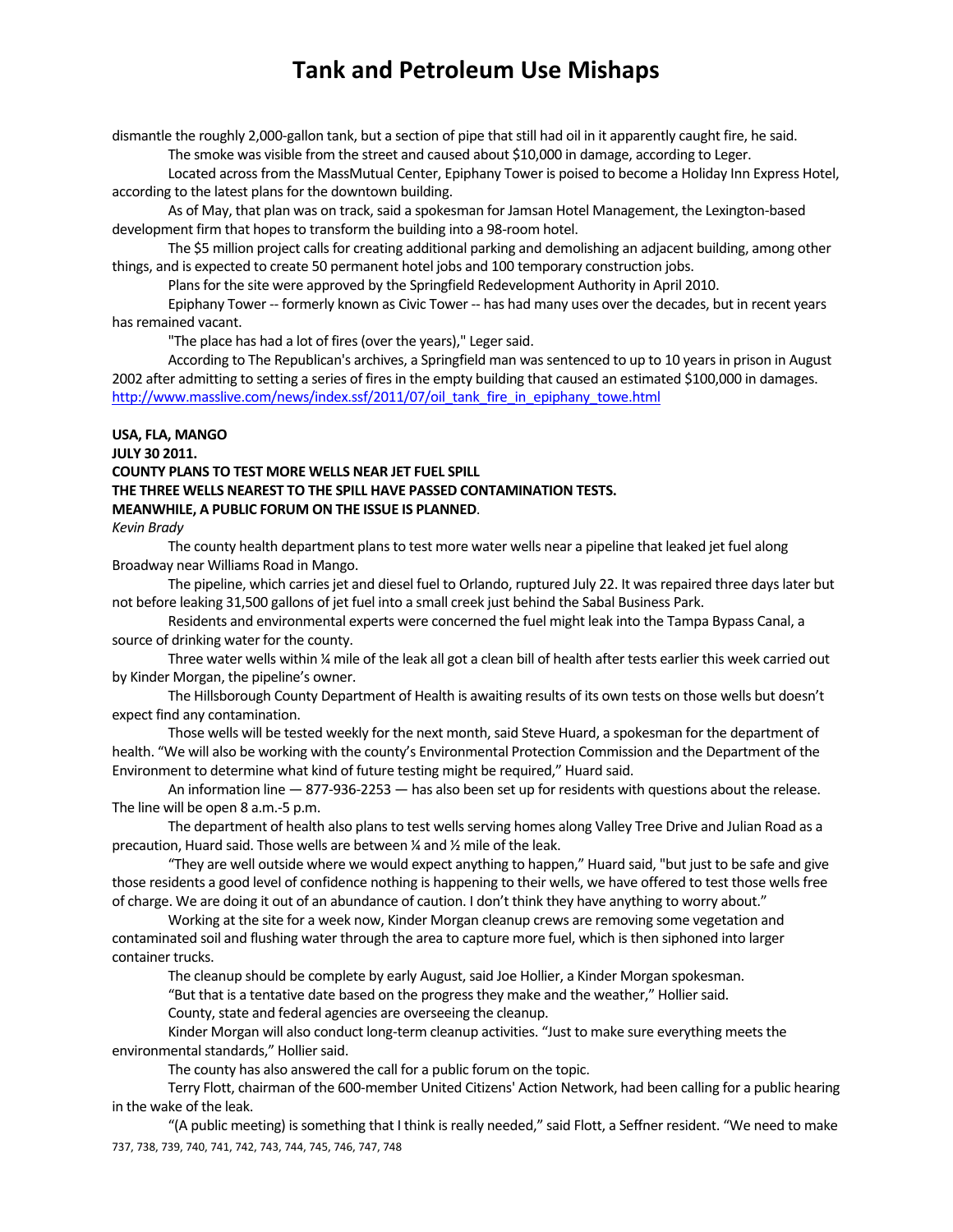sure everyone who was involved in this is there to answer questions for everyone who was impacted by this, and we need to know what the emergency action plan is for future spills or leaks."

The date and location of the public meeting should be announced next week. http://brandon.patch.com/articles/county‐plans‐to‐test‐more‐wells‐near‐jet‐fuel‐spill

# **USA, WA, BELLEVUE AUGUST 1 2011. BACKYARD BIODIESEL KIT SUSPECTED IN SUNDAY MORNING HOUSE FIRE THREE‐DOZEN FIREFIGHTERS RESPONDED TO THE SINGLE‐ALARM RESIDENTIAL FIRE IN THE LAKEMONT NEIGHBORHOOD.**

### *Kendall Watson*

Several fifty‐gallon fuel drums are suspected asthe main culprit in a Sunday morning single‐alarm residential fire in Bellevue's Lakemont neighborhood. Neighbors reported seeing flames 20-feet high shooting up from the back of the house, located at 17811 SE 60th Street on a wooded foothill below Cougar Mountain. Firefighters responded to the single-story house fire at 6:32 a.m. and the first engine reached the home about ten minutes later, containing the damage to the rear of the home and the attic.

Bellevue Fire Department spokesperson Lt. Troy Donlin said the cause of the fire is undetermined, but investigators discovered a number of 50‐gallon fuel drums and equipment necessary to manufacture biofuel in the backyard near the suspected source of the fire. (The fire) wasrelated to some part of the biodiesel process," Donlin said. He said the homeowners were away at the time of the fire and no one was injured.

Over three-dozen firefighters and three fire engines from Bellevue, Eastside Fire and Mercer Island responded to the blaze.

http://bellevue.patch.com/articles/backyard‐biodiesel‐kit‐suspected‐in‐sunday‐morning‐house‐fire

## **USA, TN, SUMMITVILLE AUGUST 1 2011. CREWS BATTLE LARGE BIO DIESEL FIRE IN COFFEE COUNTY 60K GALLONS**

Emergency crewsfrom across Coffee County responded to a fire at the Tennessee Bio Energy plant in Summitville. For more than eight hours, flames engulfed the building. The two employees inside made it out alive along with two dogs. A cat is believed to have died in the fire. Since thousands of gallons of chemicals were inside, nearby residents were forced to evacuate.

A small spark is said to have morphed into uncontrollable flames at the bio diesel plant. Firefighters feared the unknown after an initial explosion. The plant makes the fuel from used vegetable oil. Thousands of gallons of agents like methanol and glycerin were inside.

"That's the fuel inside burning the diesel itself," Assistant Chief James Maxwell with the Summitville Volunteer Fire Department explained. "That's going to be hard to put out because you can't put it out with water."

Water was in short supply. With no hydrants in the area, firefighters had to take turns refilling their trucks. After burning for more than three hours, crews retreated, fearing another explosion.

By 9:00pm residents were allowed back in their home after firefighters got the flames under control. Environmental crews are on the scene to assess the damage.

http://www.newschannel5.com/story/15179847/crews-battling-large-ethanol-fire-in-coffee-county

## **USA, FLA, ORLANDO**

**AUGUST 1 2011.** 

# **SHUTTLE, ROCKET LIFTOFFS LEAVE LEGACY OF COSTLY CLEANUPS AT KSC**

# **NASA WILL SPEND MILLIONS REMOVING CHEMICALS FROM DEEP BENEATH LAUNCH PADS**

### *Jim Waymer*

NASA spent decades to send men to the moon, launch the space shuttles and build a laboratory in space, and now it will take a century to clean up the chemical messesleft behind.

Plumes of carcinogenic chemicals used in the launching of the space shuttles, Apollo moon shots and other rockets seeped deep into sandy soils beneath launch pads and other structures at Kennedy Space Center and Cape Canaveral Air Force Station.

737, 738, 739, 740, 741, 742, 743, 744, 745, 746, 747, 748 They form viscous toxic goo that will take \$1 billion in cleanup costs agency-wide over many decades, and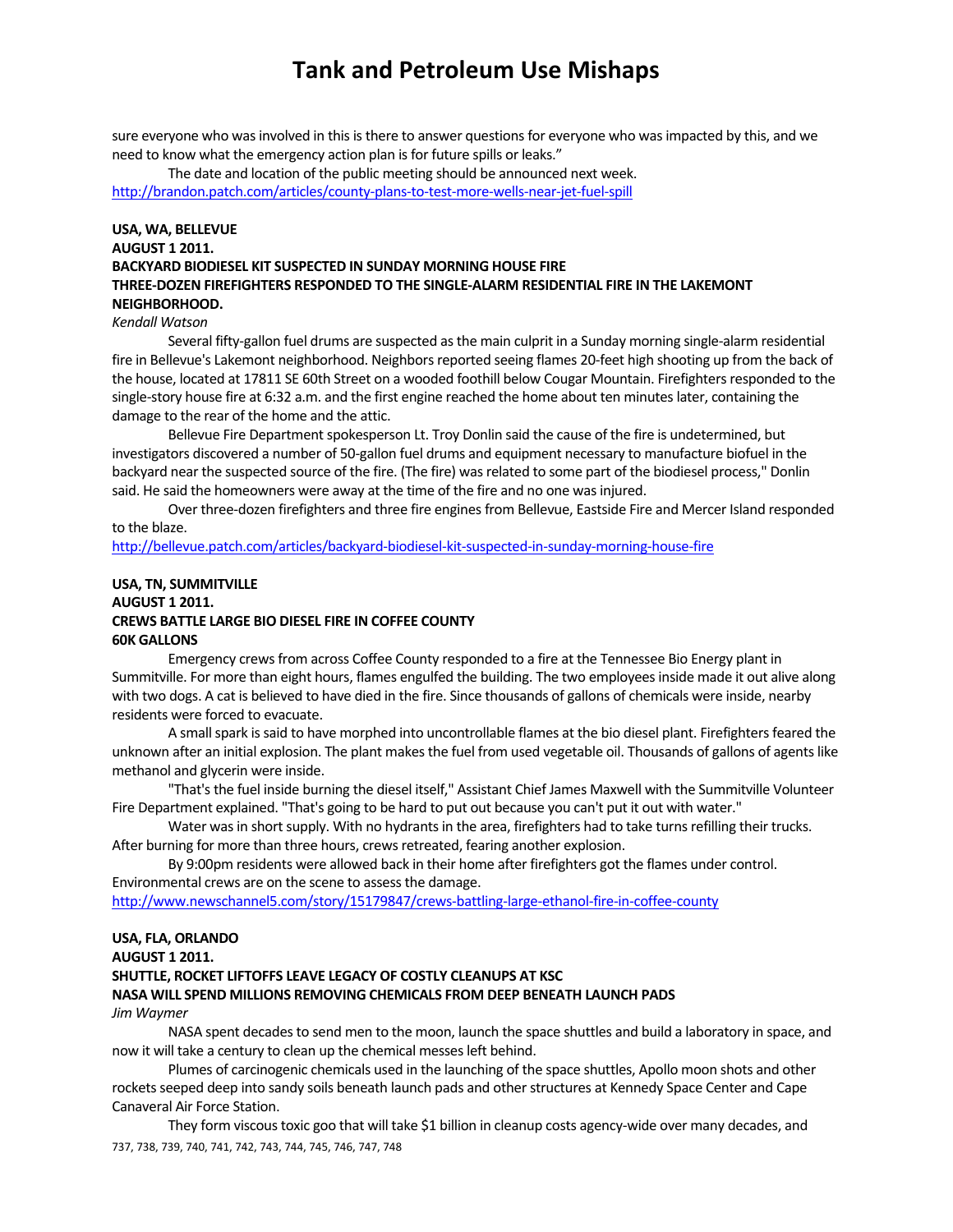could bog down funding for next‐generation spacecraft.

NASA estimates it will spend \$96 million in the next 30 years at KSC, including \$6 million this year. The Air Force saysit will take another \$50 million to get the rest of its cleanups at Cape Canaveral under way by 2017.

"In the past, back in Apollo, the normal disposal of the solvent cleaning was down the drain . . . out the back door," said Rosaly Santos-Ebaugh, KSC's remediation program manager, the person responsible for leading the cleanup.

A FLORIDA TODAY analysis of hundreds of pages of KSC and Cape Canaveral Air Force Station cleanup records and extensive databases of toxic spills obtained under the Freedom of Information Act found:

- At least two square miles of chemically-contaminated soil and groundwater, some of the "plumes" reaching as deep as 90 feet, at KSC and the air station, where the earliest rockets blasted off. That includes 600 acres of chemical plumes at KSC or nearby sites under former NASA control and 1,030 acres at Canaveral.
- Of 267 known contamination sites at KSC or under former NASA control, 141 are cleaned up. The other half are either under investigation, undergoing treatment or left for contaminants to break down naturally.
- By far, the most common contaminant is a chlorinated solvent called trichloroethylene, or "trike," and its breakdown products ‐‐ substances known to cause birth defects and cancer and reaching concentrations thousands of times higher than federal drinking water standards allow.

No one drinks water drawn at the space center, nor the air station, but federal law still mandates the cleanup, at taxpayer expense. Other potential harm to humans and wildlife is uncertain.

Most of the contamination occurred before federal standards and science caught up with the potential dangers, and today's launches contribute little to the environmental pollution.

Spaceflight was a dirty business. And astronauts walked the moon in 1969, a year before Richard Nixon established the U.S. Environmental Protection Agency.

"So we can put a man on the moon, but we don't have all the regulationsin place so we can understand the effect of some of the chemicals that were disposed of," NASA scientist Jackie Quinn said in describing how the contamination was allowed to occur.

### **Toxic solvent**

From 1959 to 1968, during Apollo, when NASA launched Saturn rockets from Launch Complex 34 at Canaveral, trike went straight into the ground. An estimated 88,000 pounds of the solvent soaked into the soil and groundwater.

KSC'ssandy, alkaline soils are thought to neutralize most metals and other contaminants before they become a problem up the food chain. But trike dies hard.

And workers kept pouring it into the ground in the early years of the shuttle program, thinking it would evaporate.

Industry chemists knew as far back as the 1940s that trike could contaminate groundwater, according to research by Steven Amter, an environmental consultant in Washington, who has written a book on the history of industrial pollution.

Safety guidelines for trike were among the first Chemical Safety Datasheets published by manufacturers in 1947, Amter said. They advised users to pour the solvent on "dry sand, earth, or ashes at a safe distance from occupied areas" to promote evaporation.

That practice since has proven ineffective, given all the trike that seeped into groundwater at KSC and elsewhere.

Few but chemical industry insiders and scientists who studied groundwater understood the full implications of the early guidelines.

"It doesn't say, 'Just pour it on the ground and forget it,' " Amter said. "It was intended to promote evaporation, not infiltration into the ground."

NASA officials couldn't cite the year KSC workers stopped pouring trike on the ground, but said they did so when the Materials Data Safety Sheets first warned against the practice. Dow Chemical's safety sheet in 1974 and General Electric'sin 1978 recommended used solvents be sent to a licensed disposal company.

After Congress passed extensive hazardous waste regulations in 1980, Amter said, trike users should have been aware of the risks to groundwater.

"Anything you didn't want to drink, you shouldn't be putting in the ground."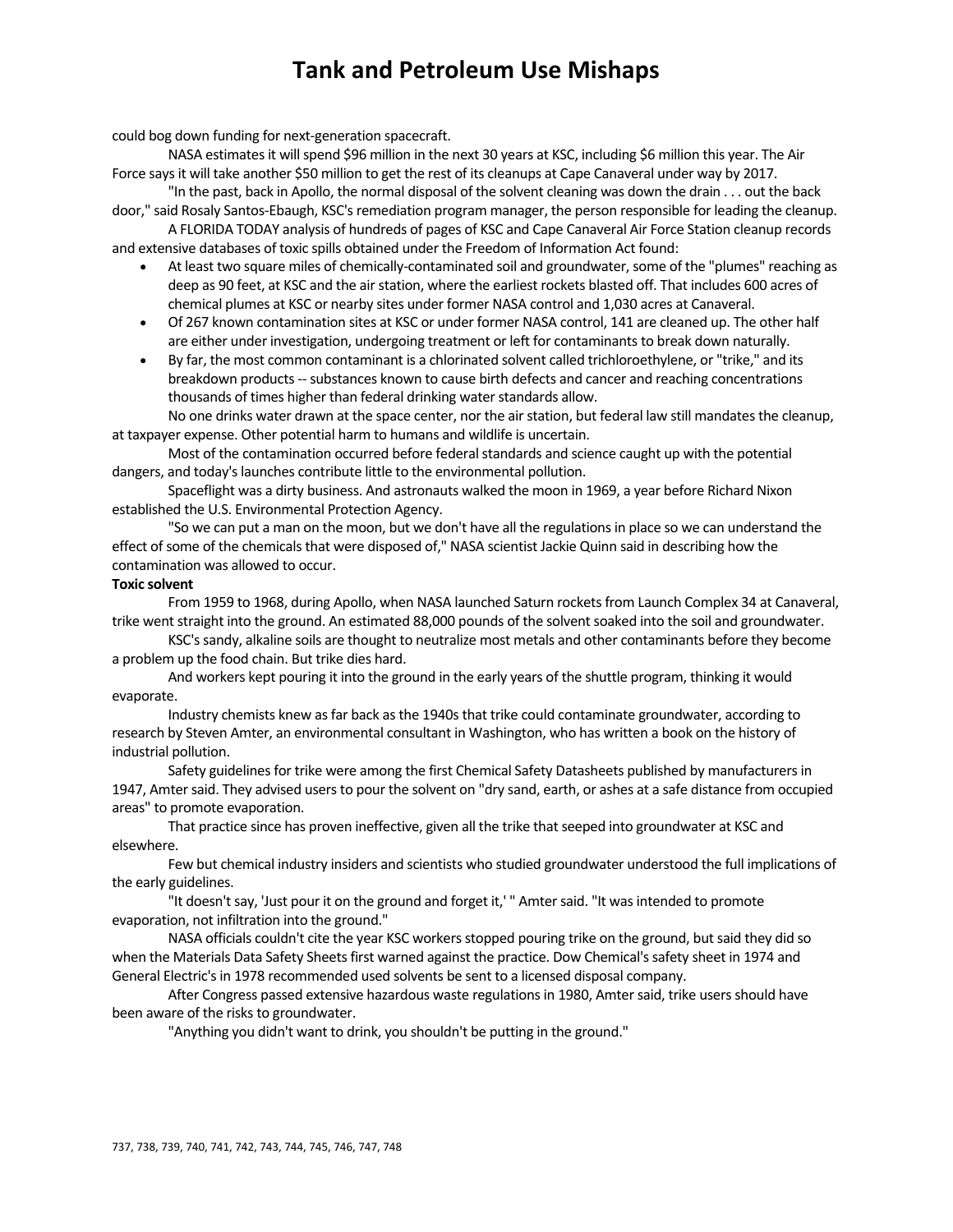#### **How much, where?**

Historically, NASA has spent an average of \$8 million to \$10 million a year treating trike and on other cleanups at KSC, at least through 2009. Last year, funding for cleanups dropped to \$4 million, then increased to \$6 million this year.

Since 1989, NASA has spent \$128 million on KSC environmental cleanups.

At Cape Canaveral Air Force Station, where spills aren't just space-related, the military has spent \$175 million since 1985 investigating and cleaning up 94 of 127 contamination sites. They've also paid out \$15 million on several ongoing cleanups at Patrick.

KSC's cleanup program traces its origins to two legal orders issued by the Florida Department of Environmental Protection in the late 1980s for the space center's two earliest contaminated sites: Wilson Corners and Ransom Road Landfill.

Ransom is a 24‐acre closed dump operated during early construction at KSC, from 1964 to 1970. Groundwater contaminants include volatile organic compounds and ammonia.

A 33‐acre plume surrounds Wilson Corners, originally a generalstore, acquired by NASA in 1963. KSC converted it to a rocket-engine cleaning lab, operated by a private contractor. Trike was the predominant solvent used there until the early 1970s.

### **Main contaminant**

Florida environmental regulators enforce cleanup standards at Kennedy, but it was federal law that first forced NASA in the 1980s to begin assessing hazards to humans and the environment. Ultimately, they unearthed the 267 sites, most with trike as the main contaminant.

The largest: a 352-acre plume at Canaveral air station's Launch Complex 34 -- site of the 1967 Apollo 1 fire that killed three astronauts.

NASA, in most cases, can't tell if spills are from the shuttle or other programs such as Apollo.

Solvents foul surface waters around the main shuttle pad, 39B -- a National Historic Site, and the more polluted of the two shuttle launch pads. Flame retardants, arsenic and nickel also penetrate the soils there.

The pad launched 52 shuttle flights, all three Skylab missions and the Apollo-Soyuz test flight. NASA began dismantling the pad earlier this year to clear the way for future, larger rockets.

Most of the trike at KSC and the Air Force station launch pads is stopped from reaching deeper aquifers -where drinking water could be drawn -- by a natural clay layer about 40 feet underground. But in some spots, the solvents reach depths of 90 feet.

Left alone, all the trike at Launch Complex 34 would take 300 years to naturally break down, NASA officials say. With human intervention, it might still take a century.

### **Corn** oil solution

Traditionally, solvent cleanups involved pumping up contaminated groundwater and treating it -- a lengthy, expensive and not‐always‐successful process. The dense liquid solvents are tough to pump.

But scientist Quinn's homestyle blender churns up promising and cheaper solutions, using tabletop ingredients such as corn oil and more-exotic substances such as nanoparticles. In a small lab in KSC's Operations and Checkout Building, the same place astronauts suit up before launch, it sloshes iron powder and corn oil into a gray goop.

The method, called Emulsified Zero‐Valent Iron (EZVI), requiresinjecting the salad‐dressing‐like mix into plume hot spots, where it finds and binds to the similarly dense solvents, rendering them harmless. It does the same to heavy metals such as chromium, arsenic and lead.

"The technique works well and it worksfast," said Quinn, an environmental engineer with NASA's Surface Systems Office, who developed EZVI along with University of Central Florida scientists.

## **Long road ahead**

The iron particles float in oily bubble blobs that enclose the solvents and break them down into natural, nontoxic salts and gases. Naturally occurring bacteria consume the leftover vegetable oil.

"It's totally nonhazardous byproducts," Quinn said.

The idea, which began on the back of a napkin, won its inventors a place in NASA's Space Technology Hall of Fame in 2007. NASA licensed the technology to several companies, and now, 16 states and several countries, including France and Japan, use it.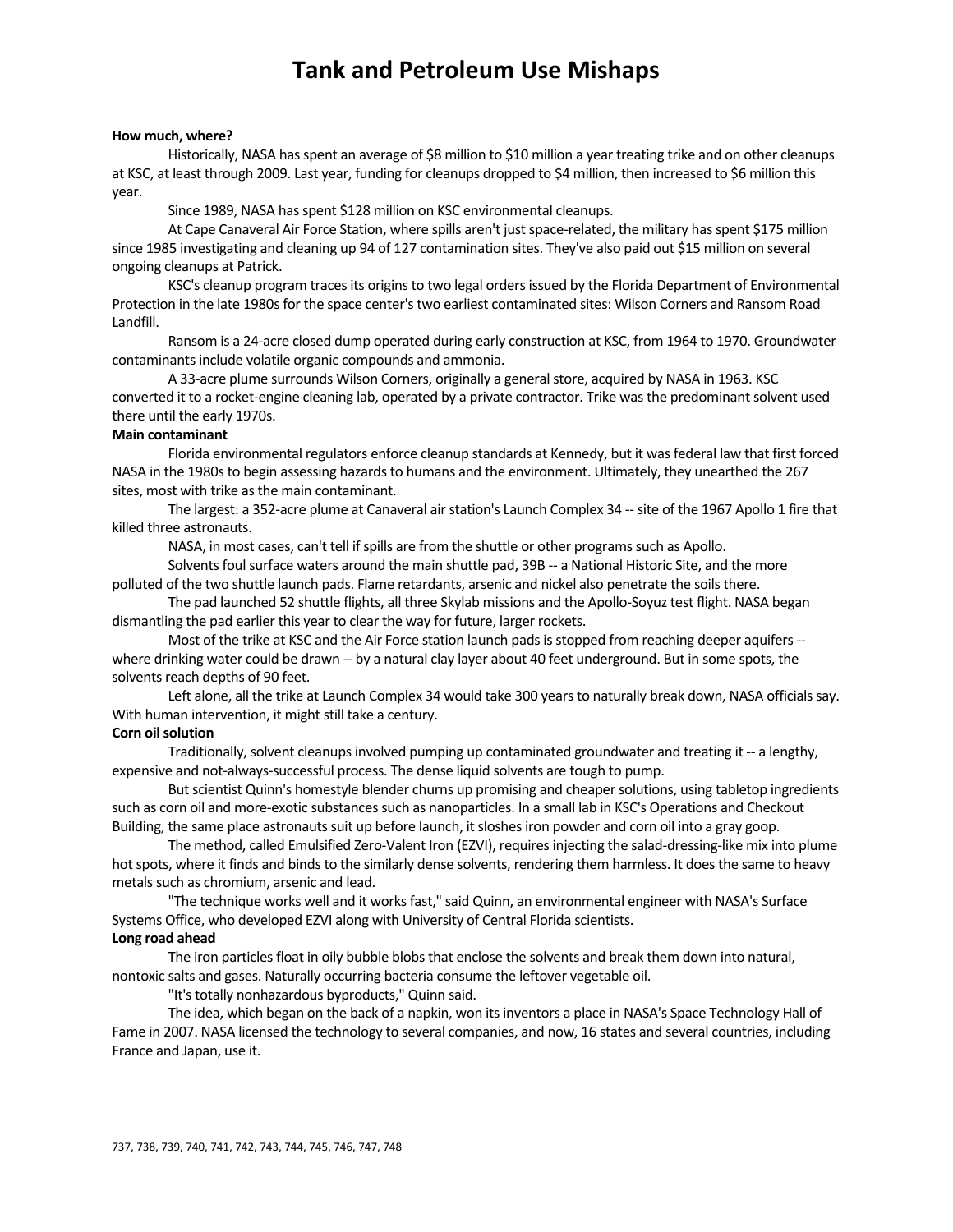But KSC has a long way to go in solving its trike troubles.

"It's not just a problem that's affiliated with us, it's a global problem," Quinn said. "Environmental cleanup science is a very young science."

http://www.floridatoday.com/article/20110731/NEWS02/107310321/Shuttle-rocket-liftoffs-leave-legacy-costlycleanups‐KSC

# **USA, CA, LA AUGUST 3 2011.**

### **WORKER DIES IN OXYGEN‐DEFICIENT TANK, PHARMACEUTICAL FIRM FINED \$371,250**

Cal/OSHA hasissued 11 citationstotaling \$371,250 to Baxter Healthcare Corporation dba Baxter Bioscience for deliberate and willful workplace safety violations which resulted in the death of one technician and serious injuries of two other workers.

"We will not tolerate employers who intentionally sacrifice the safety of their workers," said DIR Acting Director Christine Baker. "Our goal is to prevent these needless tragedies and ensure employers live up to their responsibility of protecting their workers."

On Jan. 21, Baxter technician, Henry Astilla, collapsed when he entered a 7‐foot deep, 6,000‐liter tank in which nitrogen gas was being bubbled through plasma as part of a protein extraction process. Air in the tank had been displaced by the nitrogen gas resulting in an oxygen-deficient atmosphere in the tank. Cal/OSHA regulations require employers to have special protective procedures in place prior to the entrance by employees into these types of confined spaces. In this case, the employer had not tested the atmosphere prior to entrance to ensure there was sufficient oxygen, which led to Astilla's death.

Cal/OSHA's investigation further revealed that when Astilla was discovered, a supervisor ordered two other employeesto enter the tank and retrieve him, without testing the atmosphere of the tank or providing proper equipment and other safeguards necessary for a safe rescue. As a result, Astilla died and the two employees sent to retrieve him were seriously injured. One remains hospitalized since January.

"The hazards of working in confined spaces are well‐documented and thisis a classic example of the kind of injury that occurs when employers fail to adequately protect their employees," said Cal/OSHA Chief Ellen Widess. "When confined space operations are not properly planned, it is unfortunately common for other employeesto be injured or killed while attempting impromptu rescue of the initial victim."

Cal/OSHA determined that Baxter's confined space program failed to comply with all requirements, including appropriate atmospheric testing, protective equipment, and rescue equipment and procedures.

Baxter Bioscience is a multinational pharmaceutical company with a Los Angeles plant located in Atwater Village. The facility uses advanced technology to produce plasma proteins.

The citations issued by Cal/OSHA include one general and 10 serious, four of which were classified as willful. http://ohsonline.com/articles/2011/07/27/worker-dies-in-oxygen-deficient-tank-pharmaceutical-firm-fined-371250.aspx?admgarea=news

### **USA, KS, BUTLER CO, ROSE HILL**

#### **AUGUST 3 2011.**

#### **PROPANE EXPLOSION KILLS ONE, FORCES EVACUATIONS NORTH OF ROSE HILL**

Emergency crews converged on the scene of a propane explosion in Butler County Tuesday afternoon. Hospital workers confirm a 40-year-old Rose Hill man who was critically burned, died from injuries sustained in the initial explosion. Two others were treated for less severe injuries. Hundreds were forced to evacuate.

"I just know they said if that 23‐thousand tank goes, nobody issafe back there," explained Bill Stuhlfatz who owns a business near the explosion. "My shop is three quarters of a mile from there."

Stuhlfatz says he was told to stay put after the original explosion. Then residents in the area say multiple explosions continued to rock Global Propane Energy in the 13000 block of SW Butler Rd just after 2 p.m.

As of Tuesday night a 16‐thousand gallon propane tank continued to burn.

So what caused the massive explosion? One worker originally told emergency crews he heard a loud "whoosh" sound and then there was an explosion. And while the exact cause is not yet known, the fire continued to burn hours later.

Fire crews still on scene Tuesday night began to allow residents to go back home. Emergency workers say they plan to let the tank on fire at the propane company continue to burn so it does not explode.

737, 738, 739, 740, 741, 742, 743, 744, 745, 746, 747, 748 "Thisthing hasto vent," explains Emergency Manager Jim Schmidt of Butler County. "If it does not vent then it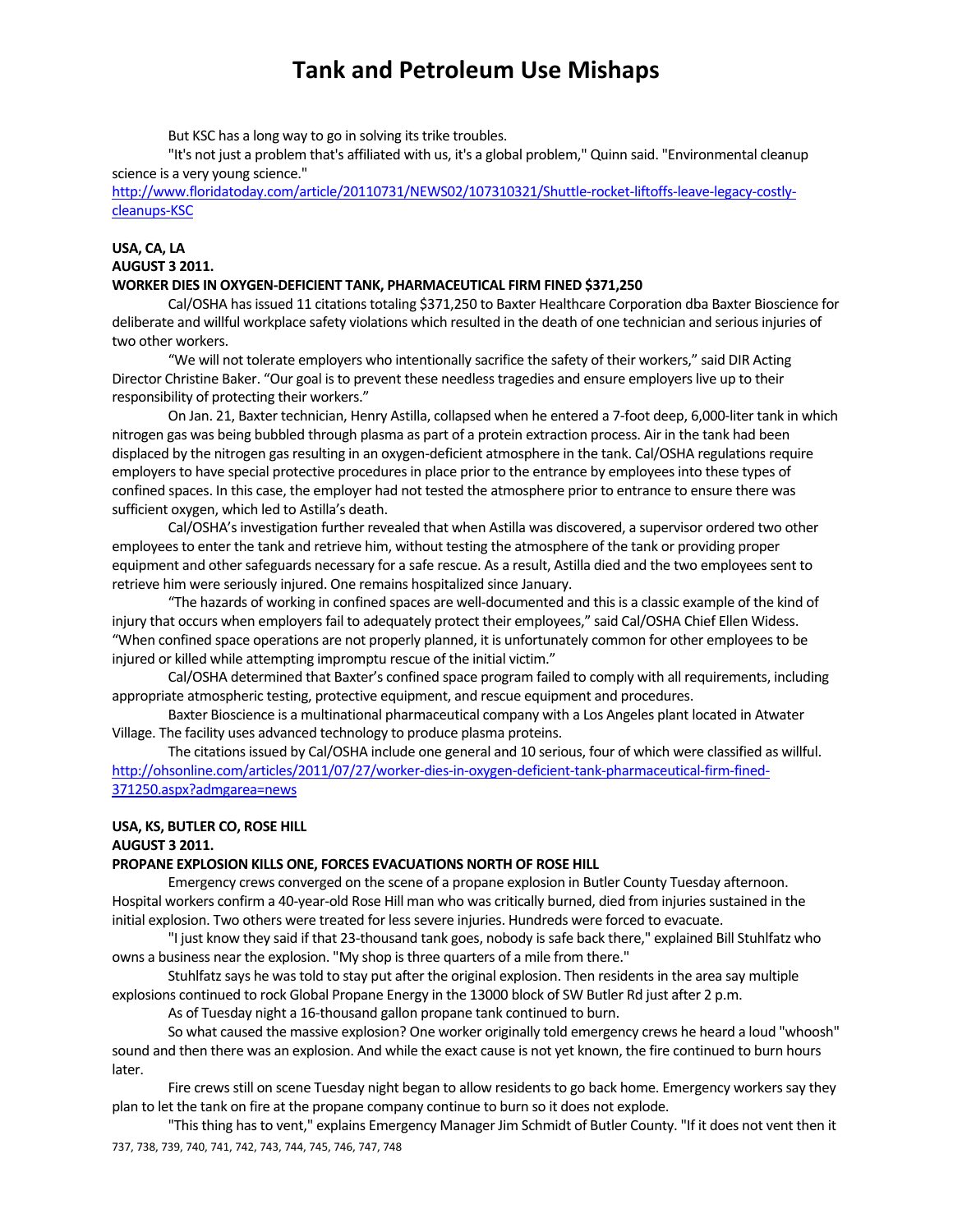will heat and heat and heat until it expands and explodes."

Schmidt confirms several smaller propane tanks exploded in the initial fire, but the one "main" propane tank at the facility did not burn.

Residents and business owners were evacuated in the area that is bordered by SW Prairie Creek on the east, 159th on the west, SW 140th on the south and SW 130th on the north. Officials blocked traffic. All roads east of 31st St., Pawnee and MacArthur were also blocked at the Butler County line. As of Tuesday night, all but a few residents near 130th and Butler road were being allowed back to their homes.

For those not in their homes, an emergency shelter was put together in Andover at the Andover Methodist Church at 1429 N. Andover Road. The American Red Cross was on the scene to help.

At one point the fire burned several power polesto the ground along Butler Road. Power crews were busy into Tuesday night trying to restore power to pockets of homes left with no electricity.

The fire remains under investigation but it could be some time before the exact cause is known.

"It will take some time to get it all sorted out," explains Schmidt. "But it looks like the worst is behind us." http://www.ksn.com/news/local/story/Propane-explosion-kills-one-forcesevacuations/zX8u1bqmNEWn8mRywHwzAg.cspx

# **USA, UT, ST GEORGE**

**AUGUST 12 2011.**

#### **OIL TANK EXPLOSION CAUSES RECYCLING PLANT EVACUATION**

*Nur Kausar*

Workers evacuated the Dixie Metal Recycling plant on 1630 East off Commerce Drive at 11:30 a.m. Thursday after an oil tank explosion started a fire.

The workers had been cutting two empty, 10,000-gallon tanks to recycle when sparks from their cutting tools reached residual fuel inside one tank and ignited.

St. George Fire Chief Robert Stoker said no one was injured and everyone working at the plant evacuated before a larger explosion could occur if flames reached the large amount of fuels on the property.

Approximately 15 firefighters responded to suppress smoke and vapor coming from inside the tank.

A foam was used for suppression, Stoker said, because using just water would have caused the fuel to rise out of the tank.

Some runoff of the fuel occurred, he said, but firefighters dammed the moving fluids before they reached drainage areas and used Hazmat booms to soak up what was left.

Stoker said this situation is different than the restriction on using cutting tools in unincorporated parts of the county, where the use of such tools have been the major cause of human-started fires.

He said workers had fire extinguishers ready and cut the metal far from the main building outside, on a paved parking lot. However, since the fire got out of hand, they called 911.

"Recycling areas have a high level of fuels around so they follow different rules and we regularly inspect them." Stoker said.

http://www.thespectrum.com/article/20110811/NEWS01/110811020/Oil-tank-explosion-causes-recycling-plantevacuation?odyssey=nav|head

# **USA, PA, ERIE CO, HARBORCREEK TWP**

# **AUGUST 13 2011.**

#### **DEP FILES COURT ACTION AGAINST FIRE‐DAMAGED HARBORCREEK BIODIESEL FACILITY** *Tim Hahn*

The state Department of Environmental Protection wants an Erie County judge to put a stop to demolition at a fire-damaged Harborcreek Township biodiesel facility until the chemicals on-site are removed and properly secured or removed.

American Biodiesel Energy Inc. owner Lee Akerly calls the action a "moot point" because, he said, he has already taken the required action to safeguard what's on‐site.

The DEP filed a petition to enforce an administrative order on Thursday, seeking a judge's order that would require Akerly to remove all drums of chemicals from the building at 4680 Iroquois Ave.; to place all damaged and leaking drums in secure containers; to remove and properly dispose of visibly contaminated soil and water; and to provide written documentation of the "hazardous waste determinations" on the contents of the drums and the recovered waste material.

737, 738, 739, 740, 741, 742, 743, 744, 745, 746, 747, 748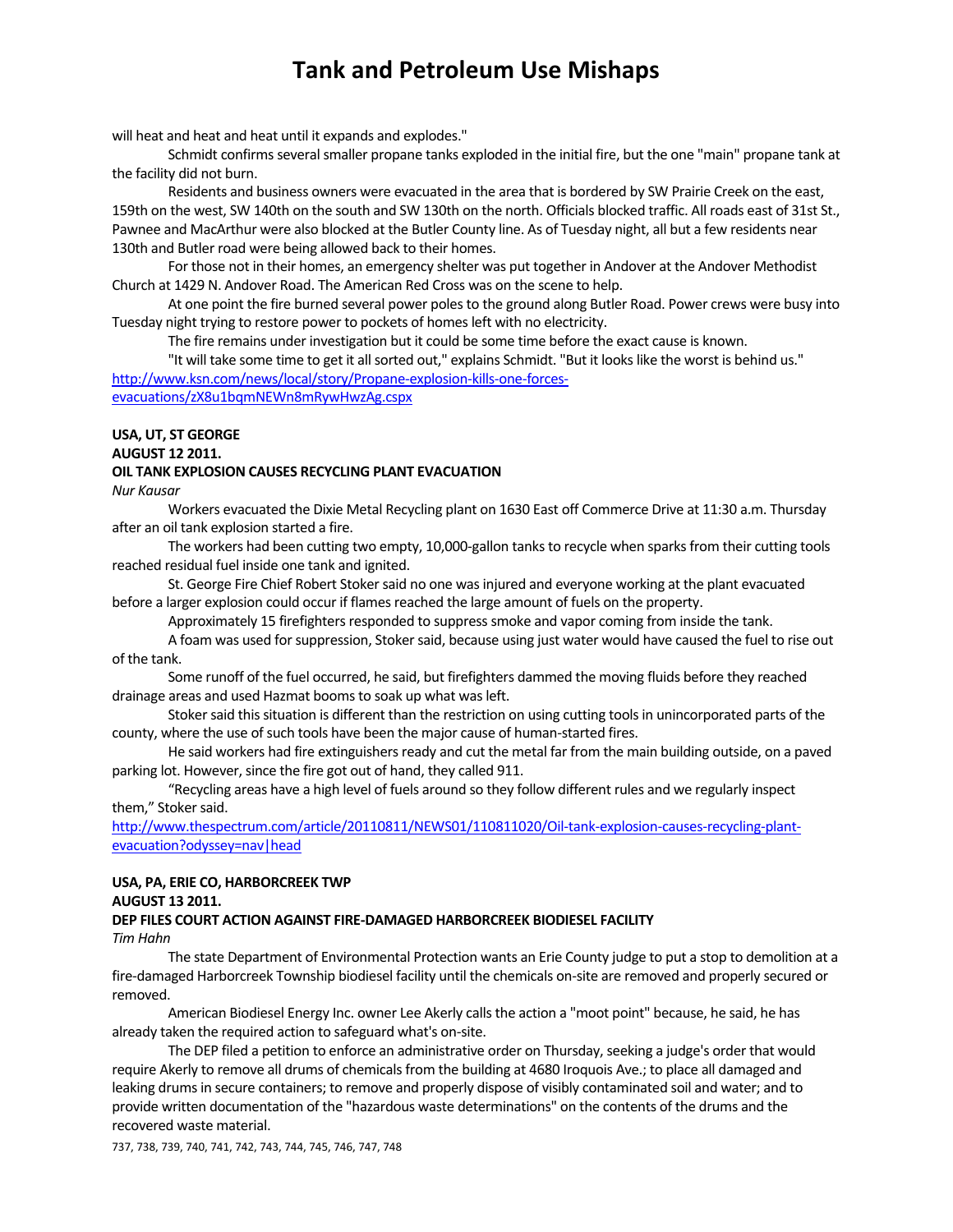Portions of the building were heavily damaged in a fire May 14 that investigators believe started in a front office. The blaze wiped out a powder‐coatings businessthat Akerly operated in the building and shut down his biodiesel operation.

Akerly has been working to repair the building to possibly restart biodiesel production. He said Friday that a DEP official was at the site on Friday morning and said nothing about the suit filed Thursday. He also said that the drums have already been put in "secondary confinement," as required by the agency.

"They gave us until this coming Monday to take care of it, and we've done so," Akerly said.

According to the suit, DEP officialsinspected the facility on June 28 and observed numerous burned and damaged metal drums within the building, and stained soil and "visibly contaminated" surface water beyond the building's west wall. The observations were made as preparations were under way for the demolition of the damaged portion of the building, officials said.

The burned and damaged drums, left at an active demolition site, present a danger of pollution to waterways, and constitute a public nuisance, officials wrote in the suit.

The DEP said it gave Akerly a copy of a department order that required him to rectify the chemical storage and waste issues at the property. He did not file an appeal within the 30-day time limit, according to the suit.

Akerly also has not fully complied with the order, officials said.

The suit asks a judge to require Akerly to remove and secure the drums within three days, and to remove contaminated soil and water and file documentation on the wastes within seven days.

The DEP petition does not list the chemicals suspected of being on site.

Erie County emergency officials said that on the day of the fire, Akerly identified nine chemicals that were in the building: vegetable oil, glycerin, ethanol, methyl hydroxide, toluene, sulfuric acid, dry lye, powder coating and sodium methoxide.

Officials also said that Akerly violated federal and state law by failing to report the materials used at the facility ‐‐ a charge that Akerly denies.

The county's Local Emergency Planning Committee is expected to review the fire and consider whether to take action against Akerly for failing to report the materials at the committee's Sept. 8 meeting. Akerly could face fines of up to \$5,000 per day over the issue, officials said.

http://www.goerie.com/apps/pbcs.dll/article?AID=/20110813/NEWS02/308129892/‐1/newssitemap

# **USA, VA, WORMLEY CREEK MARINA AUGUST 13 2011. FUEL LEAK AT YORK MARINA AFFECTS CREEK**

*Sam Thrift*

The York County Department of Fire and Life Safety and Maritime Incident Response Team helped contain an overnight diesel fuel leak Friday at the Wormley Creek Marina, located in the 1200 block of Waterview Road in the Seaford area of York County.

According to Captain Paul Long, around 7:32 a.m. the department eceived a report of a diesel fuel release. Upon arrival and investigation, it was determined that an above ground diesel fuel storage tank with underground piping that served a nearby pier area had developed a leak overnight.

The United State Coast Guard has preliminarily indicated that approximately 350 gallons of diesel fuel leaked into the soil surrounding the piping, a portion of which was released into Wormley Creek, a tributary of the York River.

According to Long, it appears that the release has been contained. Wormley Creek was closed to maritime traffic during the initial response and investigation as a precaution, but hassince reopened.

Wormley Creek Marina remains closed at this time.

Residents with concerns about their property may contact the marina directly at 757‐898‐5060 or the York County Department of Fire and Life Safety at 757‐890‐3600.

http://wydaily.com/local‐news/7049‐fuel‐leak‐at‐york‐marina‐affects‐creek.html

# **USA, KS, BUTLER CO**

#### **AUGUST 14 2011.**

### **FIRE CHIEF: PROPANE EXPLOSION COULD HAVE BEEN 'MUCH WORSE'**

Authoritiessay a broken propane container fitting caused last week's deadly explosion in Butler County.

They're also releasing new information on how much worse the situation could have been.

737, 738, 739, 740, 741, 742, 743, 744, 745, 746, 747, 748 The fire engulfed an 18,000 gallon propane tank, which had potential to create a fireball more than 1/8 mile in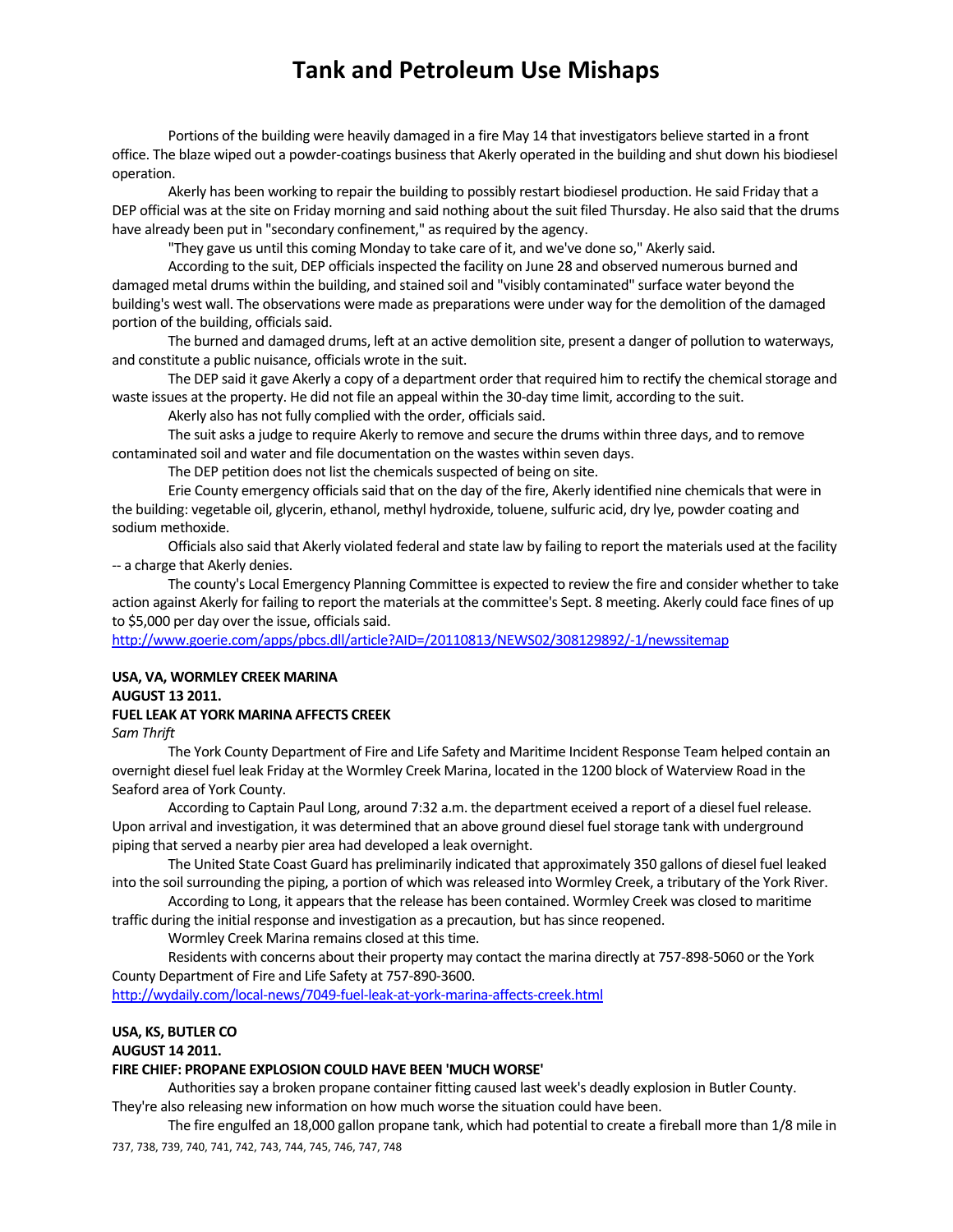diameter and send the several ton tank about 3/4 mile away.

The explosion happened Tuesday, August 2nd. Police evacuated residents from a four square mile area because they knew what many residents didn't at that point -- that a catastrophe was likely about to happen.

"This could have been so much worse," said Rose Hill Fire Chief James Woydziak.

It could, and should, have been a BLEVE, or boiling liquid expanding vapor explosion, according to experts. If the tank would have exploded, it would have devastated a much larger area than what was impacted. You can view a demonstration of a BLEVE by CLICKING HERE.

"You know they talk about the perfect storm, this one was it. The damaged piping was putting the flames right on the tank," said Woydziak.

The piping leading up to the tank was damaged, fire officials say, after a smaller container exploded and hit it. This reportedly happened after a Global Propane employee, 40-year-old Jeffrey Burnham, was filling up a smaller tank and the fitting between the hose and the container broke. Under pressure, the hose then apparently began whipping around and somehow sparked a fire, setting off dozens of other explosions and fatally burning Burnham.

"We don't know what caused that fitting to break. We just don't know. There's been a lot of speculation but the only person that could tell us more, can't tell us anymore," said Woydziak.

But who did provide firsthand accounts were the other two Global Propane employees on scene. They're two men we've now learned received injuries themselves in trying to save their coworker.

Emergency responders on scene last Tuesday have met asthe investigation wrapped up. They say proper protocol wasfollowed, but they say a situation like this one will alwaysteach emergency crews how to handle disasters better.

http://www.kake.com/news/headlines/Fire\_Chief\_Propane\_Explosion\_Could\_Have\_Been\_Much\_Worse\_127615098.h tml?ref=098

#### **USA, ILL, CHICAGO AUGUST 18 2011.**

#### **EXXON OFF THE HOOK FOR CHICAGO CANAL OIL SPILL**

A cargo services provider will face a trial for its role in the explosion of 14,000 barrels of Exxon oil into the Chicago Sanitary Ship Canal, but Exxon is off the hook, a federal judge ruled.

Exxon Mobil began selling clarified slurry oil to Clark Oil Trading in 1996, with Egan Marine Corp. delivering the oil from Exxon's refinery in Joliet, Ill.

Nine yearslater, Exxon loaded about 14,000 barrels of oil onto an Egan Marine tanker barge heading toward Clark Oil. Cold weather caused the valve on the oil'sstorage tank to malfunction, so Exxon transferred the oil to a different tank before loading it onto the tanker barge.

Along the way to Clark Oil, the barge exploded, causing thousands of gallons of oil to spill into the Chicago Sanitary Ship Canal near the city's Cicero Avenue Bridge.

Alexander Oliva, a crew member working on the tanker barge, died in the explosion.

In June 2008, the U.S. government filed suit against Egan Marine. Oliva's misuse of a propane torch, along with an improperly opened valve on the barge's standpipe, allegedly caused the oil vapors to ignite and explode.

The government sought more than \$1.5 million for cleanup costs, disbursements for claims of third parties and up to \$25,000 for each day of cleanup. It also filed criminal charges against Egan Marine in September 2008.

In a motion to dismiss, Egan Marine said Uncle Sam deliberately violated discovery rules. It also moved to strike three of the government's expert witnesses, arguing that they used improper data to prepare their reports on the explosion.

Finally, Egan Marine filed a third‐party complaint against Exxon for contribution, indemnity and maritime damages. The cargo company argued that Exxon contaminated the oil with more than 10,000 gallons of gasoline during the move to the second storage tank, thereby causing the explosion.

U.S. District Judge Harry Leinenweber dismissed that complaint against Exxon last week. In the same decision, Leinenweber refused to dismissthe government's complaint against Egan Marine last week but partially granted the motion to strike government witnesses.

While EMC argues that the government engaged in deliberate obstruction, its failure to raise this issue during discovery doomsits motion," Leinenweber, referring to Egan Marine. He added that, "while EMC alleges a litany of discovery violations by the government, not one of these allegations stem from the government's failure to obey a court order."

737, 738, 739, 740, 741, 742, 743, 744, 745, 746, 747, 748 Government experts cannot reference the U.S. Coast Guard's Marine Casualty Incident Report because that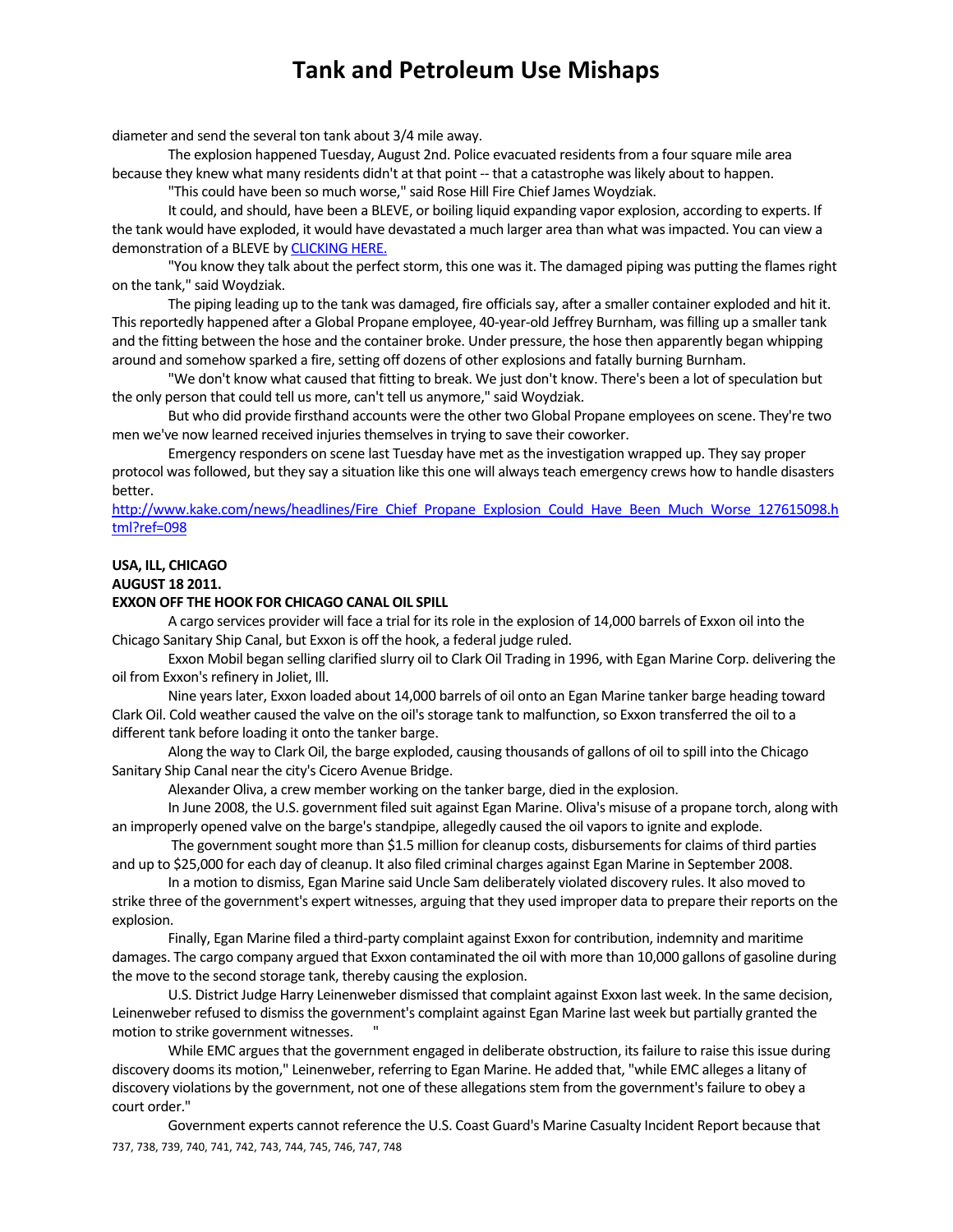report is neither admissible as evidence nor subject to discovery, according to the 33-page ruling.

Leinenweber also denied Egan Marine's claim that Exxon breached the implied warranty of safe cargo and caused the spill, holding that "no evidence exists that the allegedly contaminated CSO [clarified slurry oil] caused the explosion and subsequent oil spill."

The court rejected the challenge to Exxon's safety data sheet, disagreeing that it was too generic. Since the data sheet warned Egan Marine of the product's potential dangers, this "gave EMC sufficient warnings about the dangers of the cargo. From the facts before the court, Exxon's failure to warn EMC about the alleged contamination was not a contributing cause of the accident."

Since Egan failed to establish liability, Leinenweber said that Exxon merits summary judgment. http://www.courthousenews.com/2011/08/17/39070.htm

## **USA, FLA, ST AUGUSTINE AUGUST 20 2011. GAS STATION BLAST ROCKS ST. AUGUSTINE MAJOR FIRE FROM FUEL EXPLOSION PUT OUT IN 3 HOURS; 1 INJURED**

A petroleum‐fueled blaze burned for three hours after an explosion at a gasstation in St. Augustine late Friday afternoon. The station and surrounding buildings were gutted, neighbors were displaced for hours and traffic remained diverted around the scene at 11 p.m.

Authorities said a fuel was being delivered at the gas station when the explosion occurred at the BP station on state Road 16 at Masters Drive just before 5 p.m.

"They had these couple-thousand gallon tanks that were actually on the side, kind of a substation of the gas station," witness Brian High said. "A fuel truck was over there, and the whole thing exploded."

Officials confirmed that the one person who was injured in the initial blast was dragged away from the flames by several people, including an off-duty Jacksonville firefighter. Saturday, authorities identified the victim as the truck driver, 61‐year‐old David Hunt Cowles of Fort McCoy, Fla.

Cowles was airlifted to Shands Jacksonville Medical Center in serious condition, then transferred to the burn unit at Shands in Gainesville. Saturday afternoon, nurses said he was in good condition.

Residents told Channel 4 that an explosion could be heard 5 miles from the gas station. Black smoke from the blaze not far from the St. Augustine Airport and was visible from Clay County, 25 miles to the west.

"The fire spread rapidly to the buildings that were on that site," St. Johns County fire spokesman Jeremy Robshaw said. "We have a large petroleum fire of some sort -- some type of flammable liquid is burning."

The Sheriff's Office initially asked residents within one‐half mile of the fire to leave the area for their own safety, but that was lifted about 45 minutes later. People like Trae Wolfe, who live or work in the immediate area, were not allowed to return the rest of the night.

"It literally shook the building," Wolfe said of the

explosion. "We have a concrete block, two-story building. It shook the building with a big boom and a huge fireball."

Power was knocked out to about 2,000 homes and businesses. All but a few had power back on by 11 p.m.

St. Johns County Sheriff's Office Sgt. Chuck Mulligan said the fire was contained to the property of the gas station, but several buildings were heavily damaged, possibly destroyed.

Robshaw said there would be an extensive investigation into the cause of the fire by local, state and federal agencies. The results might not be available for several days.

http://www.news4jax.com/news/28919477/detail.html

#### **SCOTLAND, DUNDEE**

#### **AUGUST 20 2011.**

## **MAN WHO DIED IN TRAGIC CHEMICAL TANK INCIDENT AT DIAMOND WHEEL TECHNOLOGIES NAMED AS STEVEN CONWAY**

It isthought 33‐year‐old Steven Conway, of St Fillan's Road, was overcome by acid fumes and two colleagues who tried to help him had to be taken to hospital for checks after also being exposed.

The tragedy happened at Diamond Wheel Technologies on the Dryburgh industrial estate on Thursday.

Mr Conway had been working in the tank when he wastaken ill around 1.30pm. An ambulance was alerted and the crew arrived to find colleagues of the worker trying to assist him.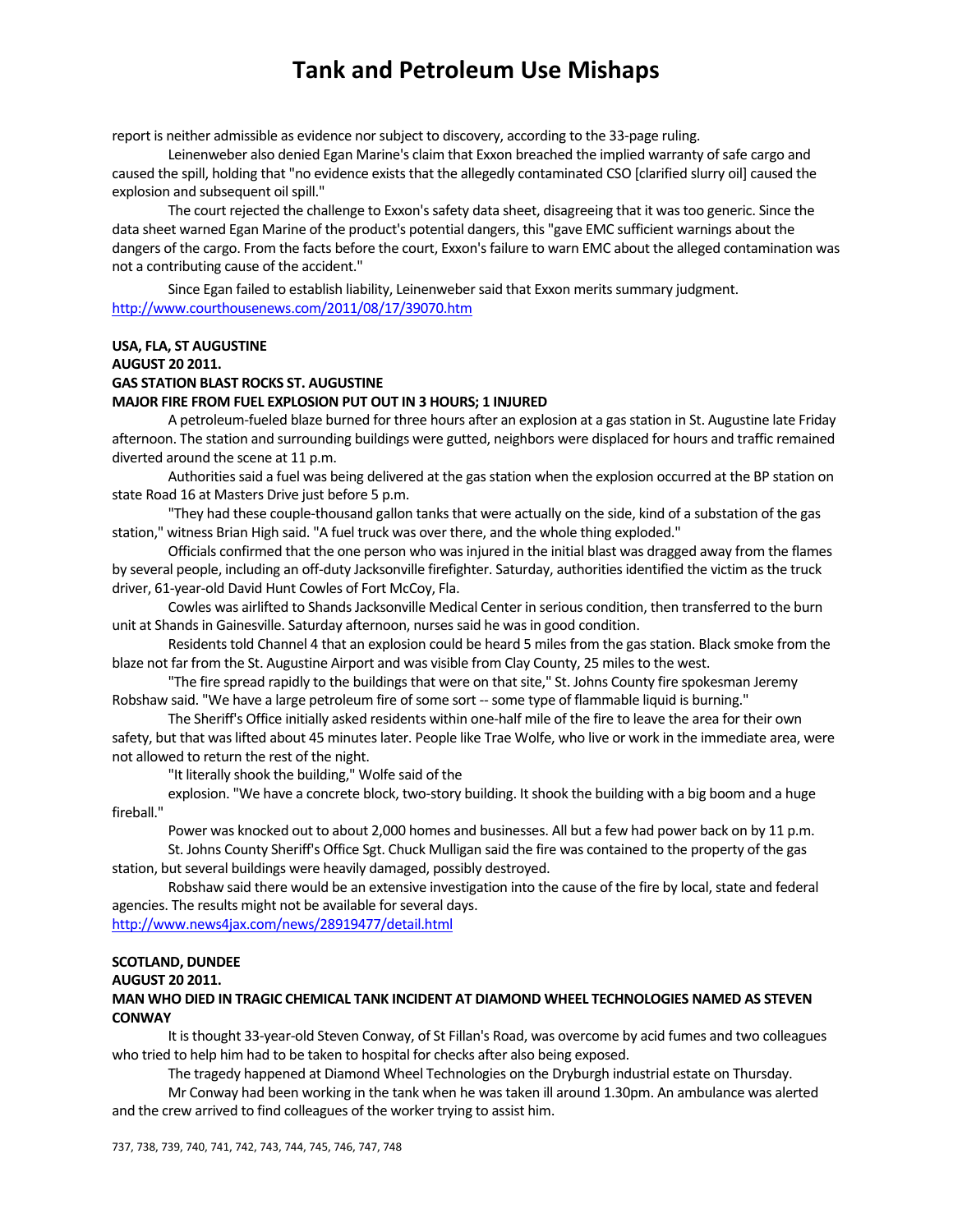Onlookers watched in horror as he was wheeled into an ambulance, while a nearby nursery wastold to close its windows to prevent children from being exposed to any chemicals.

Firefighters were summoned to deal with the incident and four pumps and heavy rescue unit drawn from several fire stations were despatched to the scene in Baird Avenue as rescue attempts were made.

Speaking before Mr Conway's identity was confirmed, a police spokesman said: "Efforts to assist him were carried out at the scene and he wastaken by ambulance to Ninewells Hospital, where it waslater confirmed that he had died."

Firefighters made the scene safe and specialist hazardous material officers identified the chemicals involved. Kevin Sparks, who works at neighbouring business Martin Plant Hire, said he had heard Mr Conway had been

exposed to acid.

He said: "I know some of the guys there and they were all standing outside looking nervous and shocked."

Chris Lundie, who runs Covert Cleaning opposite Diamond Wheel Technologies, said there had been a strong acidic smell shortly after the accident happened.

He said: "I tried to get back just before three o'clock and they wouldn't let me down Baird Avenue but there was a smell of chemicals in the air."

Staff at the nearby Little People Nursery were advised to close all windows as a precaution.

Ian Cargill, who leased the industrial unit to Diamond Wheel Technologies, said: "I have been notified about the accident but I don't have any more information about that."

He said there was a special container in the premises used to store the acid needed to clean alloy wheels.

Nobody from the company was available for comment, but its website says alloy wheels are dipped in acid to remove damage and corrosion before being repainted.

The Health and Safety Executive, which is responsible for investigating industrial accidents, said its officers will carry out an inquiry in conjunction with the police.

A report will be submitted to the procurator fiscal, as is normal practice in cases of sudden death. http://www.thecourier.co.uk/News/Dundee/article/16612/update-man-who-died-in-tragic-incident-at-diamondwheel‐technologies‐named‐as‐steven‐conway.html

# **UK, LANKASHIRE**

**AUGUST 24 2011.** 

### **BARNOLDSWICK FIREFIGHTERS TACKLE MASSIVE FUEL BLAZE**

A massive blaze in a tank holding 5,000 gallons of fuel wastackled by firefighters at a derelict Barnoldswick mill last night. Dozens of firefighters were called to the incident at Fernbank Mill, which is currently being demolished, just before 10 p.m. to find the tank well alight. Damage at the site was limited to the fuel tank as demolition has already started on the structure around it. Watch manager Mick Strickland said: "It was a very risky situation with all that fuel. "Luckily, the wind direction was right for us not to have to evacuate any houses but as you can imagine there was a lot of thick black smoke. "We are investigating the cause of the fire today but it is not clear yet how it happened". http://www.pendletoday.co.uk/news/local-news/barnoldswick\_firefighters\_tackle\_massive\_fuel\_blaze\_1\_3704501

### **USA, N.D, BISMARK AUGUST 26 2011.**

### **SUIT FILED ON BEHALF OF MEN BURNED IN OIL RIG EXPLOSION**

*Lauren Donovan*

A lawsuit seeking compensation for pain, medical expense and loss of income was filed in Northwest District Court in Williston against seven companies on behalf of three men who sustained severe burn injuries when an oil rig exploded northwest of Beach last month.

The workers, all from North Dakota, were bringing up drilling pipe on Cyclone Drilling Inc., rig No. 18, when gas escaped the well, causing an explosion and fire July 25.

Andrew Rohr, 53, and Timothy Bergee, 53, both remain hospitalized.

The lawsuit says Rohr, of Marmarth, has burns over 60 percent of his body, suffered septic shock and now has heart problems. Bergee, of Jamestown, has burns covering 80 percent of his body and a compromised immune system also has caused life-threatening pneumonia, the suit says.

The third worker, Jeff Morton, 39, of Stark County, is being treated as on outpatient forsimilar burnsto his arms, said their attorney, Robert Hilliard, of Texas.

737, 738, 739, 740, 741, 742, 743, 744, 745, 746, 747, 748 "These men have all been put through hell over the past few weeks. Two of our clients have more than half of